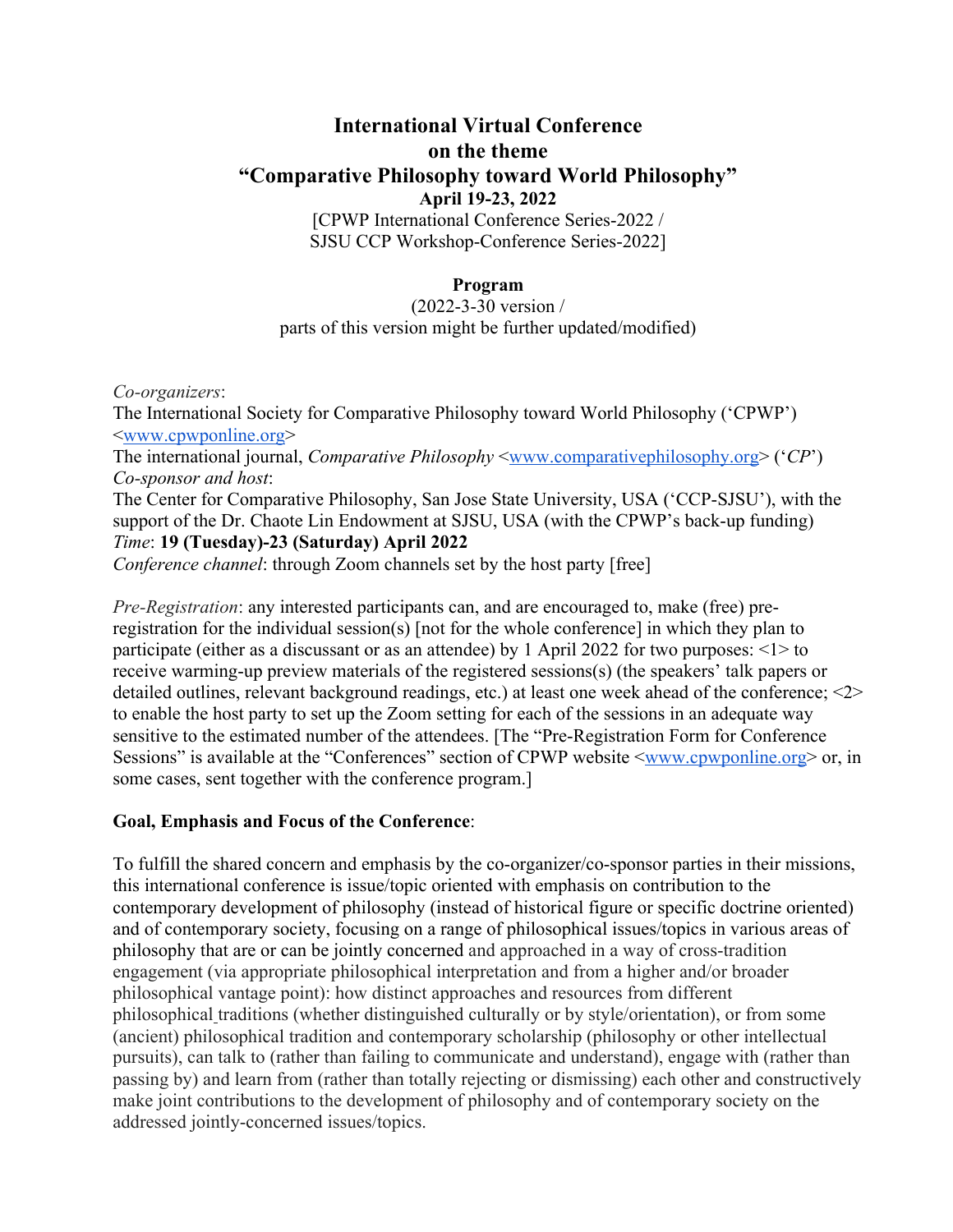#### **Strategy and Format**:

(1) To effectively fulfill the foregoing goal, emphasis and focus of this conference, a range of issues/topics in various main areas of philosophy are set to be philosophically interesting to the general members of the co-organizer/co-sponsor parties, instead of being only locally interesting to ones working merely in one tradition or merely on historical/descriptive topics. This conference is thus arranged with the session format "cross-tradition engagement in [a range of main areas of philosophical exploration]" / "[a range of foundational and meta-methodological issues in/for] cross-tradition engagement in philosophy", which would effectively allow inclusive coverage and provide the constructively engaging setting for the speakers/discussants' distinct perspectives on some jointly-concerned issues/topics to talk to, engage with and learn from each other and make possible joint contribution to the development of philosophy in the addressed issues/topics (whether their talks/papers explicitly or implicitly address each other's views and resources).

(2) Partially with consideration of the COVID-19 situation, partially to enable the participating parties to focus on relevant academic things without worries and distraction to such non-academic things as travel related difficulties/expenses, and in view of the recent well-developed Zoom-like internet means as a powerful channel for effective communication and academic discussion, this international conference is <1> to be held in the virtual format via a range of coordinated Zoom panel sessions, <2> to arrange panel sessions in a more optimal way (2 or 3 sessions each day throughout the week, instead of all sessions one by one crowdedly within one or two days, so that interested participants in multiple sessions can have more time for warming-up readings and better prepar themselves for these sessions), and <3> to arrange the timelines for the different Zoom panel sessions in a way sensitive to the constitutions of participants and their hours in different international time zones during the conference period.

Contact: Bo Mou, coordinator of the program bo.mou@sjsu.edu

#### **19 April 2022, Tuesday**

#### **Opening Session:**

Time: **4/19, Tuesday, 3:00-3:15pm US Pacific time**

*Opening Remarks from Host Party*:

**MILLER, Shannon** (Dean of the College of Humanities & Arts, San Jose State University, USA) **STEMWEDEL, Janet** (Chair of Philosophy Department, San Jose State University, USA) **MOU, Bo** (on behalf of CPWP, *CP* and CCP-SJSU)

**Session 1** Conference-Theme Session

Topic: **"Comparative Philosophy Toward World Philosophy: the Theme and Illustrating Cases Worldwide"** Time: **4/19, Tuesday, 3:15-5:00pm, US Pacific time** (11:15pm-1:00am, Central Europe time / 4/20, 6:15-8:00am, Beijing time / 4/20, 3:45-5:30am, Indian time) *Chair*:

**SCHILTZ, Elizabeth** (College of Wooster, USA)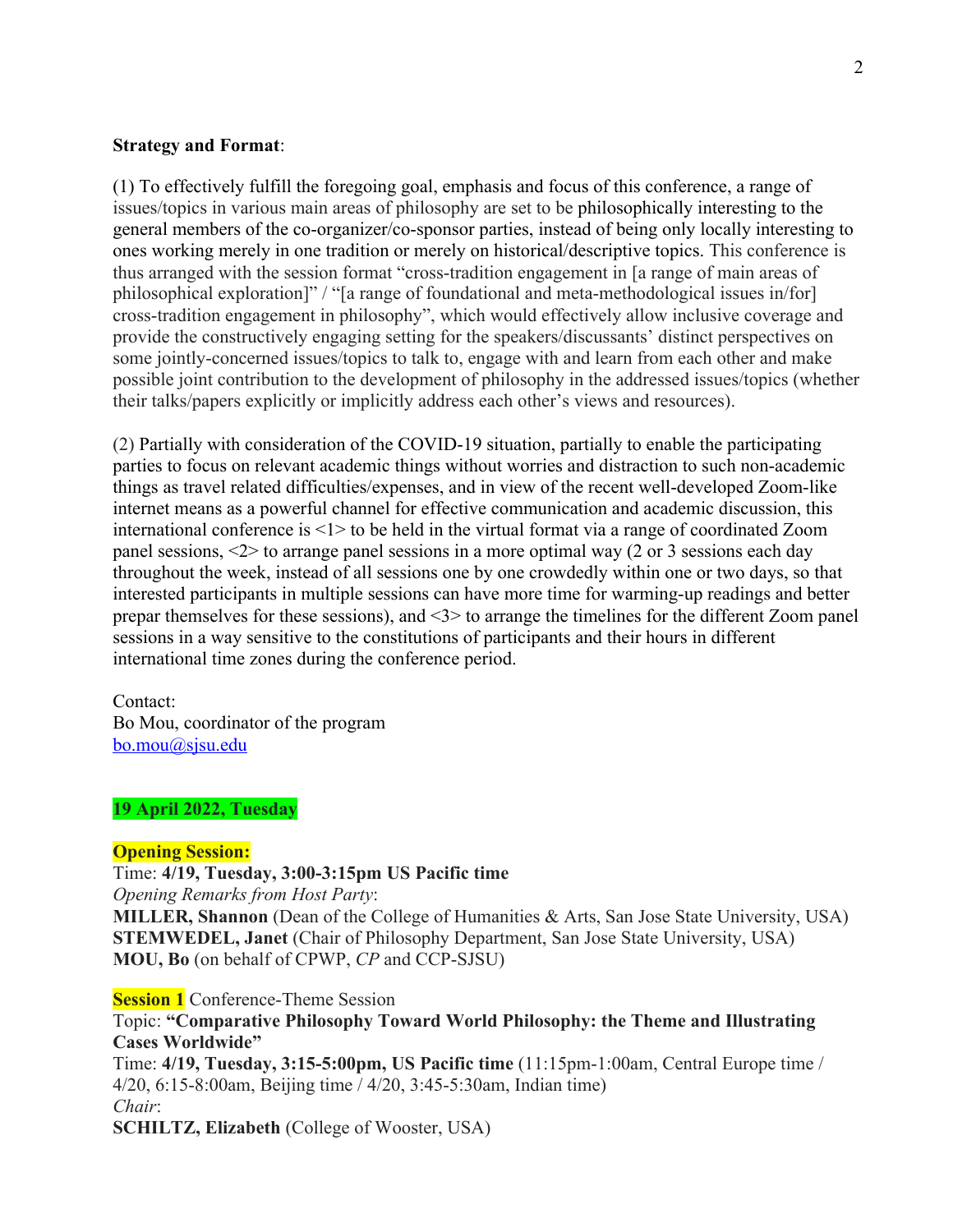*Speakers*:

<1> *On the Theme*

**MOU, Bo** (San Jose State University, USA)

<2> *Doing Philosophy Comparatively Worldwide: Illustrating Cases of Cross-tradition Engagement*

**KAHTERAN, Nevad** (University of Sarajevo, Bosnia & Herzegovina)

"Doing Philosophy Comparatively in Southern Europe:

Western, Mediterranean, Islamic and Other Philosophical Perspectives in Engagement"

### **KAIPAYIL, Joseph** (Jeevalaya Institute of Philosophy, India)

"Doing Philosophy Comparatively in India:

Classical Indian and Western Philosophical Traditions in Engagement"

**ZHOU, Hongyin** (Nankai University, China)

"Doing Philosophy Comparatively in China:

Classical Chinese, Western, and Marxist Philosophical Traditions in Engagement"

### **Subject, concern and feature of this session**:

This session presents a general explanatory examination of the conference theme and several distinct sample cases in different regions worldwide for illustration of "how comparative philosophy as a general way of doing philosophy through cross-tradition engagement toward world philosophy is possible".

**Session 2:** Roundtable Discussion Panel

## Topic: **"The Strategies for Teaching Comparative Philosophy (Taking Cross-Tradition-Engagement Approach) in Philosophy Curriculum"**

Time: **4/19, Tuesday, 5:30-7:00pm, US Pacific time** [8:30-10:00pm, US Eastern Time] *Chair:*

**MOU, Bo** (San Jose State University, USA)

*Speakers:*

**BILIMORIA, Purushottama** (University of Melbourne, Australia)

**CONNOLLY, Timothy** (East Stroudsburg University, USA)

*Discussants* [open to be added]

### **Subject, concern and feature of this session**:

This roundtable panel discusses how to effectively take cross-tradition-engagement approach in college/university philosophy curriculum both through the "comparative philosophy" course and through including (instead of ignoring) philosophically relevant and significant resources from some other philosophical tradition(s) (understood broadly) in various philosophy courses. The participants will share and discuss teaching and curriculum strategies in this connection. [Note: Timothy Connolly and Bo Mou are the authors of the recent texts respectively for the "comparative philosophy" course at the level of a comprehensive introduction (*Doing Philosophy Comparatively*, Bloomsbury 2015) and at the upper level (*Cross-Tradition Engagement in Philosophy*, Routledge 2020); they will share their systematic considerations for teaching comparative philosophy when working on the books.]

**Session 3:** Roundtable Discussion Panel

Topic: **"Philosophical Interpretation and Translation in Cross-Tradition Engagement: The Issue of Identity/Sameness and Difference in Philosophical Interpretation and Translation"** Time: **4/19, Tuesday, 7:30–9:30pm, US Pacific time** [10:30am-12:30pm Beijing/Hong Kong time] *Chair*:

**HONGLADAROM, Soraj** (Chulalongkorn University, Thailand)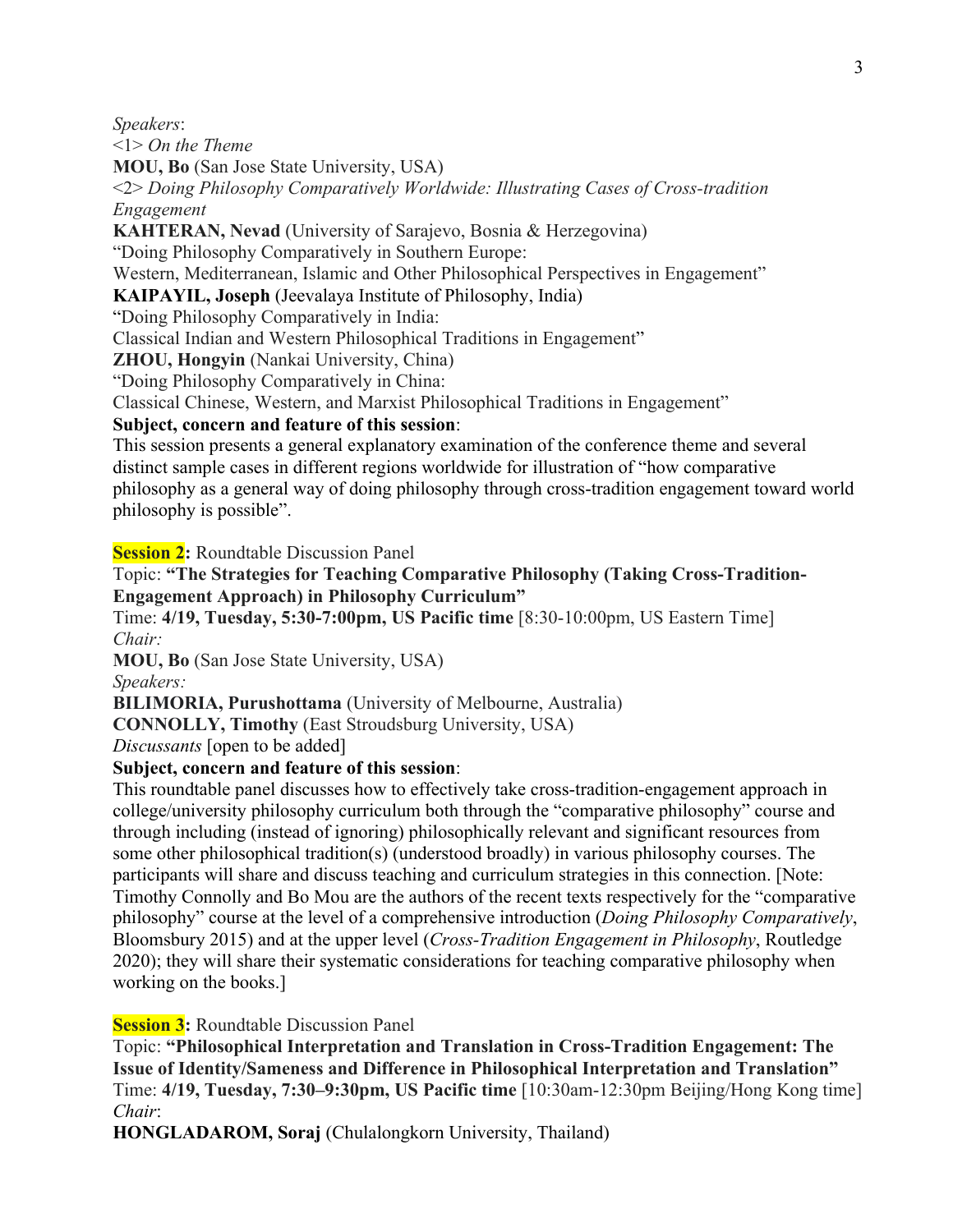#### *Speakers*:

**AMES, Roger T.** (Peking University, China / University of Hawai'i at Manoa, USA) **SANCHEZ, Carlos** (San Jose State University, USA) **ZHANG, Longxi** (City University of Hong Kong, HongKong, China)

*Discussants* [open to be added]:

**MOU, Bo** (San Jose State University, USA)

## **Subject, concern and feature of this session**:

There are various types of interpretation of texts in view of distinct strategic purposes in reflective pursuits, although they share the common goal, i.e., to understand the addressed object under interpretation. In view of distinct strategic purposes, there are historical interpretation, literary interpretation, religious interpretation, philosophical interpretation, and so on. What distinguishes "philosophical interpretation" from the other types of interpretation, conceptually speaking, lies in its distinct purpose: simply speaking, doing philosophy. One primary concern in cross-tradition engagement through philosophical interpretation in translating texts of a target tradition into a home tradition (or the other way round) is the issue of identity/sameness and difference:  $\langle 1 \rangle$  it is one basic jointly concerned issue in philosophical interpretation and translation; <2> the participating speakers and discussant have their more or less distinct ideas on the issue, at least some parts of which can be constructively complementary; <3> the issue of identity (sameness and difference) is a across-the-board issue in philosophy, especially involved in cross-tradition engagement, as shown in some of the subsequent roundtable discussion panels. Among the core participants, Ames, Zhang, and Mou have their extensive works of philosophical translations (English into Chinese and/or Chinese into English) in the past decades and also have their respective publications on the issue of philosophical interpretation; Sanchez has recently carried out his philosophical translation work on some texts in Mexican/Latin American philosophy.

### **20 April 2022, Wednesday**

**Session 4:** Roundtable Discussion Panel

Topic: **"Cross-tradition Engagement on Philosophy as a Way of life and Worldview: Perspectives from African, Islamic, Latin-American and Western Perspectives"** Time: **4/20, Wednesday, 9:30am-11:30am US Pacific time** [12:30-2:30pm, US Eastern Time / 5:30-7:30pm, Africa (Nigeria) time / 5:30-7:30pm, Central Europe time] *Chair*:

**KAHTERAN, Nevad** (University of Sarajevo, Bosnia & Herzegovina) *Speakers*:

**AZADPUR, Mohammad** (San Francisco State University, USA) "Prophetic Philosophy as a Way of Life"

**OJIMBA, Anthony Chimankpam** (University of Nigeria, Africa)

"Ramosean Ubuntu Ontology and Its Cross-tradition Engagement on the Fundamental Nature of Reality"

**VARGAS, Manuel** (University of California at San Diego, USA)

"Reflections from Latin American Philosophy on the Varieties of Philosophy"

**WOODLING, Casey** (Coastal Carolina University, USA)

"Malagasy Worldview"

*Discussants* [open to be added]

### **Subject, concern and feature of this session**:

Philosophical explorations started, and are still somehow made, in folk discourses through ordinary peoples' (explicit or implicit) reflective thoughts on ways of life and their worldviews in different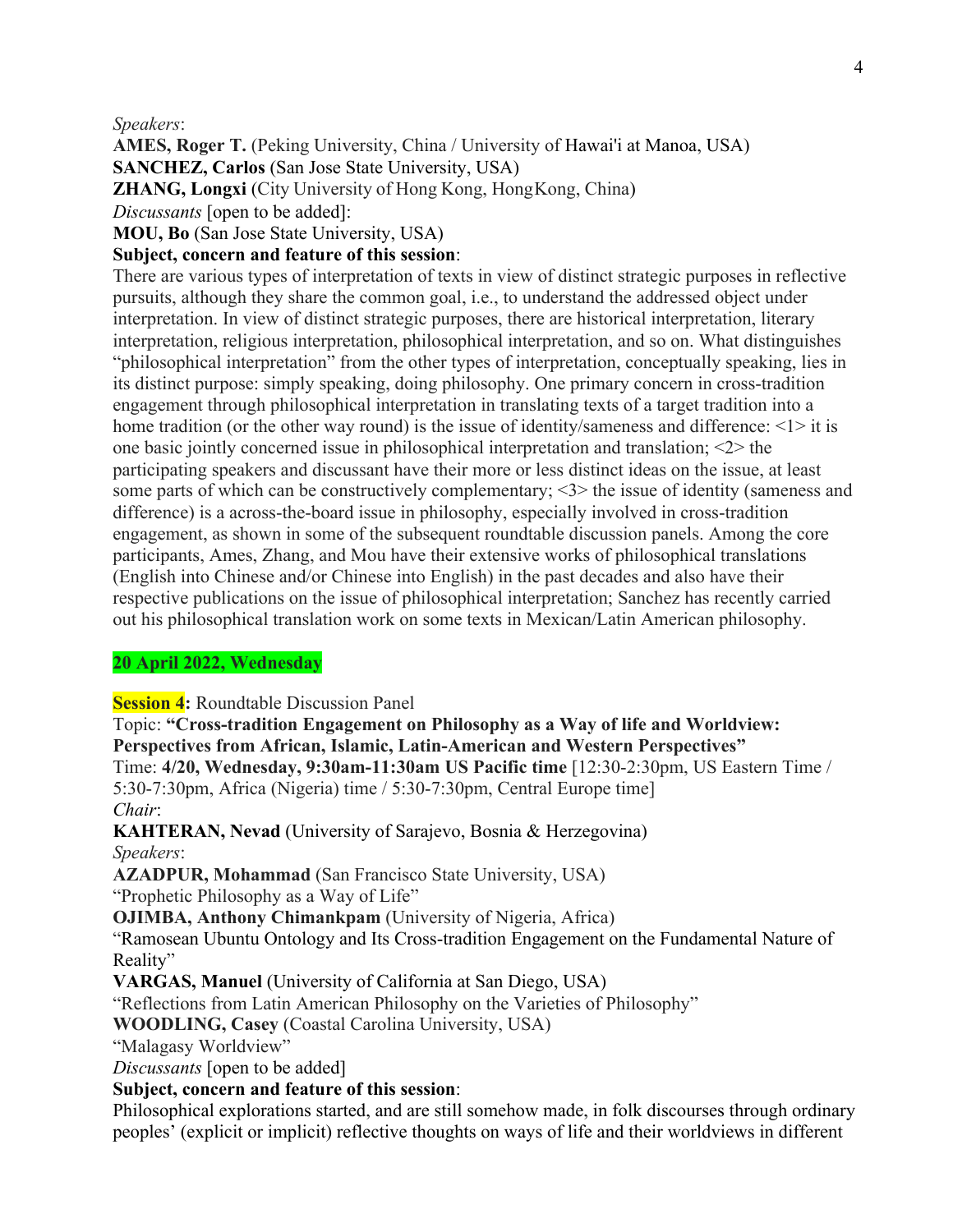cultural traditions via various channels. Some of them are so fundamental and widespread that they constitute common grounds or bases on which peoples throughout the world communicate, understand and learn from each other; some others play so significant explanatory role in our folk and reflective lives that they constitute people's pre-theoretic understandings of some important concepts on which more systematic philosophical elaborations are based in theoretic accounts; still some others are related to distinct social and cultural settings in different traditions, underlie distinct approaches and resources in different philosophical traditions that are associated with different cultural traditions, and provide guideline channels through which to understand and capture more specific treatments in different traditions. In this roundtable panel, the participating speakers will present distinct perspectives on the way of life and worldviews respectively from African, Islamic, Latin-American philosophical traditions in engaging view of some perspectives from the Western philosophical tradition.

### **Session 5** Roundtable Discussion Panel

Topic: **"Cross-tradition Engagement in Metaphysics, Philosophy of Mind, and Philosophy of Language: Buddhist (earlier Indian and later Chinese), Daoist, Hinduist and Western Perspectives on the Issue of the Self"**

Time: **4/20, Wednesday, 12:30-2:30pm, US Pacific time** [3:30-5:30pm, US Eastern time / 7:30- 9:30pm, UK time / 8:30-10:30pm, Central Europe time]

*Chair:*

**STRUHL, Karsten** (New School for Public Engagement, USA) *Speakers*: **JONES, Richard H.** (Independent Scholar, USA) "On Brahman, Atman, and the Self in Vedantic Philosophy" **KLOTZ, Jerome** (University of Nottingham, UK) "From No-thing, All Things Come: The Logic of Emptiness in Daoism and Zen" **MULLER, Fabien** (Heidelberg University, Germany) "Caducitas and Śūnyatā. A Neoplatonist Reading of Nāgārjuna" *Discussants* [open to be added]: **MOU, Bo** (San Jose State University, USA)

**VAIDYA, Anand** (San Jose State University, USA)

## **Subject, concern and feature of this session**:

This roundtable panel discusses the issue of the human self (whole) as one jointly-addressed issue in metaphysics (the metaphysical nature of the self as part of this natural world), philosophy of mind (the self in view of its "mind" part), and philosophy of language (the self as the competent language agent who makes the semantic connection between thought, language and the world of which humans with the self are parts). The panel participants jointly explore the issue of the self in view of the relevant perspectives and resources from earlier Buddhist approach, Daoist approach, later (Chinese) Buddhist approach, and those from the Western tradition and contemporary philosophy.

**Session 6:** Roundtable Discussion Panel

Topic: **"Normative Bases for Cross-Tradition Engagement in Philosophy"** Time: **4/20, Wednesday, 3:15pm-5:00pm, US Pacific time** [6:15-8:00am, Beijing/Hong Kong time / 11:15pm-1:00am, Central Europe time] *Chair*: **ZHENG, Yujian** (Chinese University of Hong Kong, China) *Speakers*: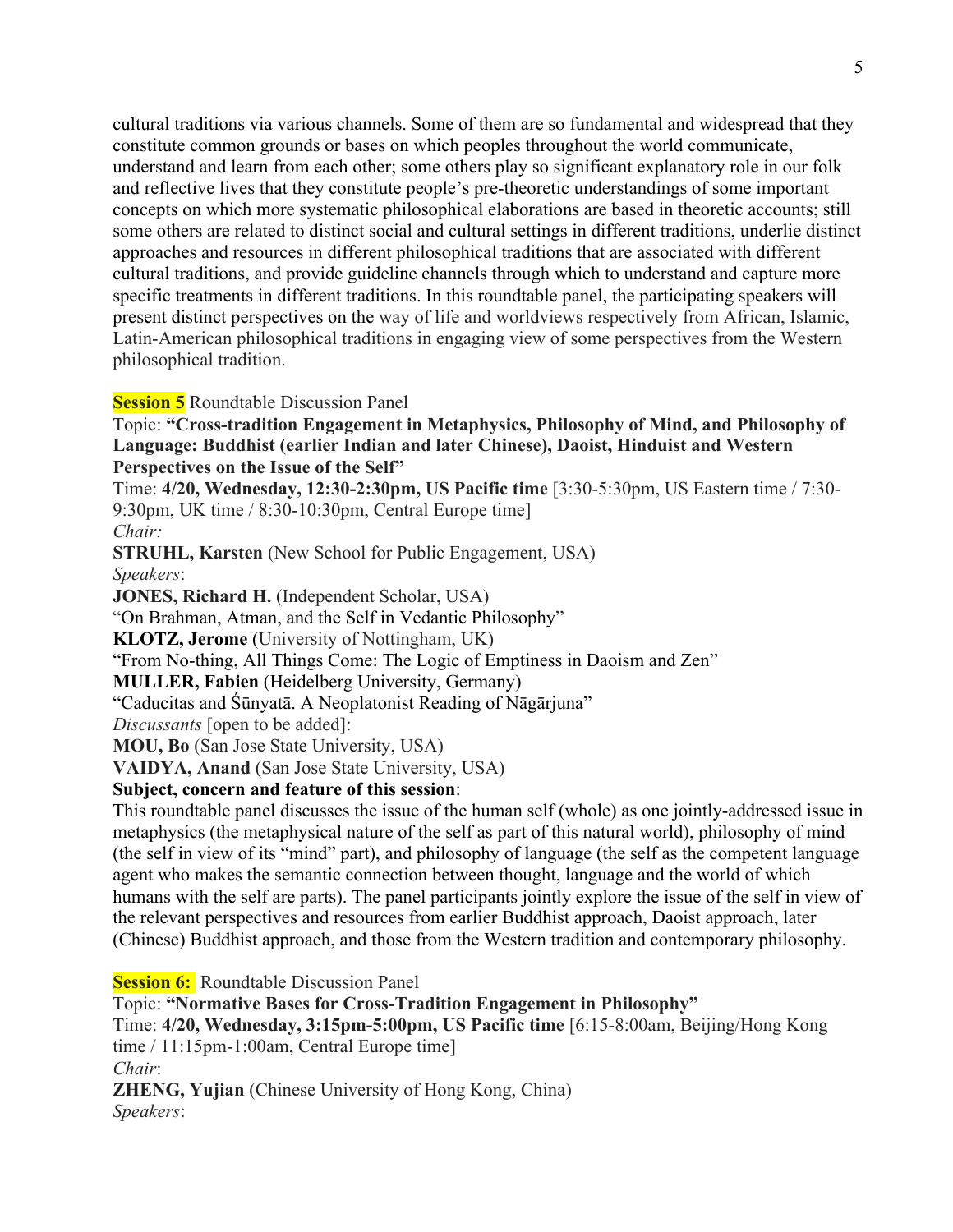**DONKERS, Harry** (Independent Scholar, the Netherlands)

"Seeking Harmony in Comparative Philosophy Using the *Yi-Jing* Cosmic Model

**NORIEGA, Raymond Lewis** (San Jose State University, USA)

"A Perspective of Meta-phenomenological Hermeneutics"

*Discussants* [open to be added]:

**BANKA, Rafal** (Oxford University, UK)

**MOU, Bo** (San Jose State University, USA)

#### **Subject, concern and feature of this session**:

In philosophical exploration, we neither can start from nowhere nor should have "anything goes"; there is a general need for due normative bases on which distinct approaches in philosophical exploration can talk with and learn from each other and make joint contribution to our understanding and treatment of a range of issues in philosophy. So the general issue here is this: how due normative bases is possible in philosophical exploration, given the thorough critical character of philosophical exploration and its justification demand. The issue becomes prominent and crucial as the foregoing need is serious in cross-tradition philosophical engagement: distinct approaches from different traditions (understood broadly, distinguished culturally, by orientation/style, or by identities of movements of thought) are typically so different that they are sometimes taken to talk about different things and thus pass by each other without genuine philosophical engagement. The purpose of this roundtable panel is this: to discuss the issue for the sake of having adequate foundation via due normative bases for (cross-tradition) philosophical engagement.

### **21 April 2022, Thursday**

**Section 7** Roundtable Discussion Panel

Topic: **"Cross-tradition Engagement in Epistemology and Cognitive Science: Perspectives from Buddhist, Chinese, Islamic and Western Traditions"**

Time: **4/21, Thursday,12:30–2:00pm, US Pacific time** [8:30-10pm, Europe time / 11pm-12:30am, Iran time / 4/22, 6:30-8am, Australia Sidney time]

*Chair*:

**YU, Sun Kyeong** (Minnesota State University at Mankato, USA)

*Speakers*:

**DIVINO, Federico** (University of Bergamo, Italy*)*

"A New Way to Study the Cognitive Philosophy of Ancient Buddhism"

**LAI, Karyn (**University of New South Wales, Sydney, Australia)

"Knowing-How and Knowing-To: Perspective from Chinese Tradition"

### **SHIRVANI, Meysam** (University of Tehran, Iran)

"How al-Farabi's Interpretative Method can Engage with Aristotle's Method in Cognition and Practical Philosophy"

*Discussants* [open to be added]:

**MOU, Bo** (San Jose State University, USA)

**VAIDYA, Anand** (San Jose State University, USA)

### **Subject, concern and feature of this session**:

The philosophical concern with and theoretic exploration of knowledge (epistemology) and its closely related scientific exploration of human cognition (cognitive science) include their concerns with such questions as "what is knowledge/human cognition?", "what constitute adequate objects of knowledge/human cognition?", "what are adequate sources of knowledge/human cognition?", "what are suitable means by which to achieve knowledge?", "what constitutes adequate justification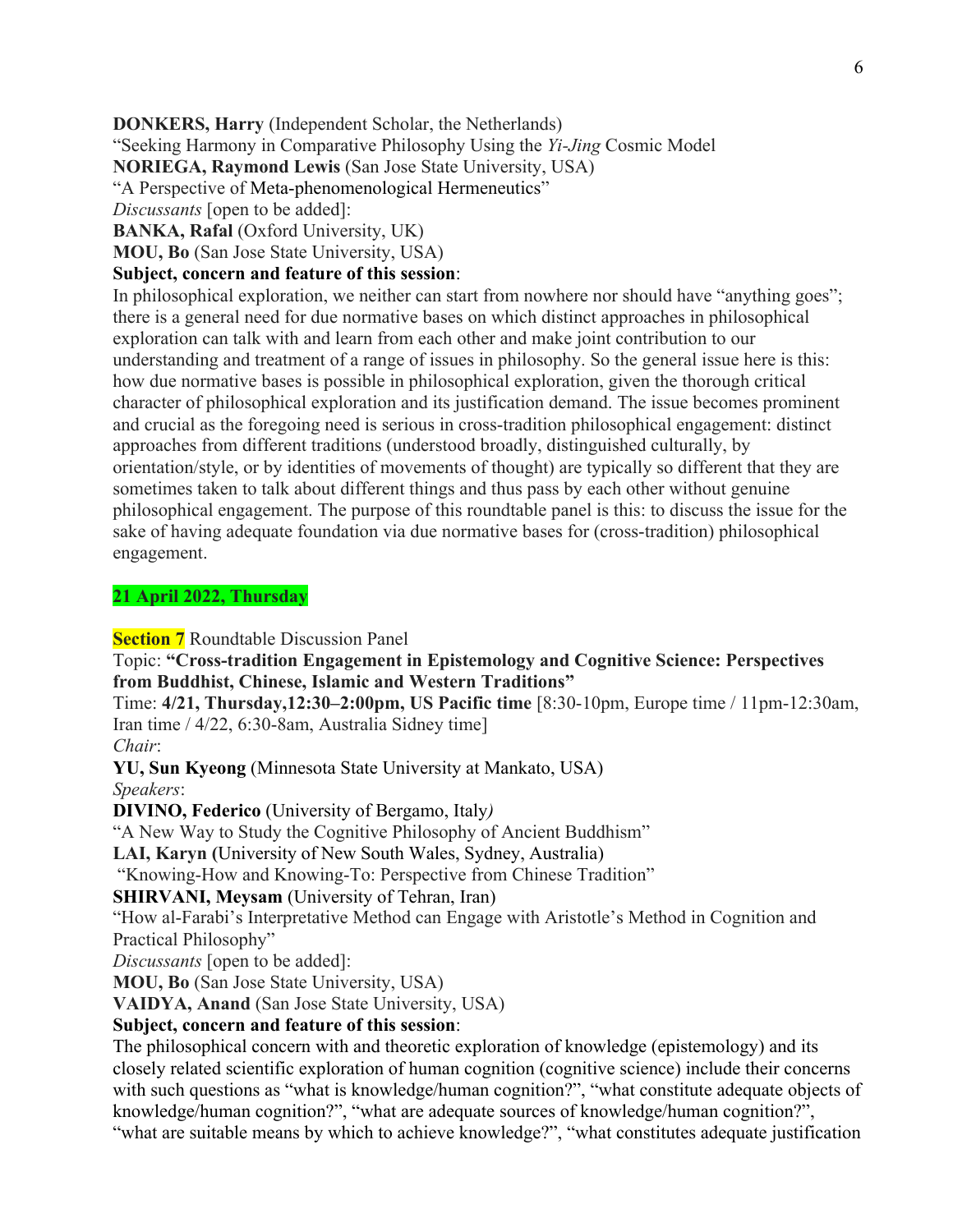for knowledge?", etc. This roundtable panel explore some issues in epistemology and cognitive science from distinct perspectives respectively based on relevant resources in Buddhist philosophy, classical Chinese philosophy, and Islamic philosophy in view of relevant approaches in Western tradition, among others.

## **Section 8** Roundtable Discussion Panel

Topic: **"Cross-tradition Engagement in Aesthetics: Perspectives from East-Asian, Indian and Western Traditions"**

Time: **4/21, Thursday, 2:30–4:30pm, US Pacific time** [5:30-7:30pm, US Eastern Time / 11:30am-1:30pm, US Hawaii time / 10:30pm-12:30am Central Europe time] *Chair*:

**LIU, Yuedi** (Institute of Philosophy, Chinese Academy of Social Sciences, China) *Speakers*:

**NGUYEN, A. Minh** (Florida Gulf Coast University, USA)

"Perspectives in Japanese Aesthetics"

**WENNING, Mario** (Loyola University, Spain)

"Hut Existence or Urban Dwelling? Deprovincializing Heidegger from the East"

**WIDDISON, Lisa** (University of Hawaiʻi at West Oʻahu, USA)

"Aestheticized Tragedy (*Karuṇarasa*) as an Intellectual Virtue"

*Discussants* [open to be added]:

**WISEMAN**, **Mary** (City University of New York, USA)

## **Subject, concern and feature of this session**:

This roundtable panel presents distinct aesthetic perspectives from Chinese, Indian, Japanese, and Western traditions and also provides a distinct opportunity for the participating scholars to talk to, engage with and learn from each other on their jointly concerned issues in aesthetics in a complementary way. Nguyen will explain distinct perspectives in Japanese aesthetics as explored in his recent edited volume *New Essays in Japanese Aesthetics*. Wenning will explore how the rich philosophical legacy of reflecting on intercultural modernization and urbanization processes in East Asian philosophical traditions presents a genuine opportunity to rethink what it means to dwell today. Through this specific discussion on how truth, good and beauty are related, Widdison will explain how some distinct resources from Sanskrit aesthetics can contribute to virtue epistemology.

**Session 9:** Roundtable Discussion Panel

Topic: **"Cross-tradition Engagement in Metaphysics and Philosophy of Language: On Identities of the Ultimate Realities in Different Traditions"**

Time: **4/21, Thursday, 6:30–8pm, US Pacific time** [8:30-10am, Thailand time] *Chair*:

**HEMMINGSEN**, Michael (Tunghai University, Taiwan, ROC)

*Speakers*:

**CHAN, Rebecca** (San Jose State University, USA)

**HONGLADAROM, Soraj** (Chulalongkorn University, Thailand)

*Discussants* [open to be added]:

**MOU, Bo** (San Jose State University, USA)

## **Subject, concern and feature of this session**:

The ultimate reality (if any, no matter how to identify it, this natural world as a whole, the *Dao*, the *Brahman*, the God, the *karma*-related reality, etc.) of a philosophical tradition or a religious tradition with its partially philosophical concern/orientation constitutes one fundamental metaphysical foundation of, and one explanatory basis for, the tradition and thus also constitutes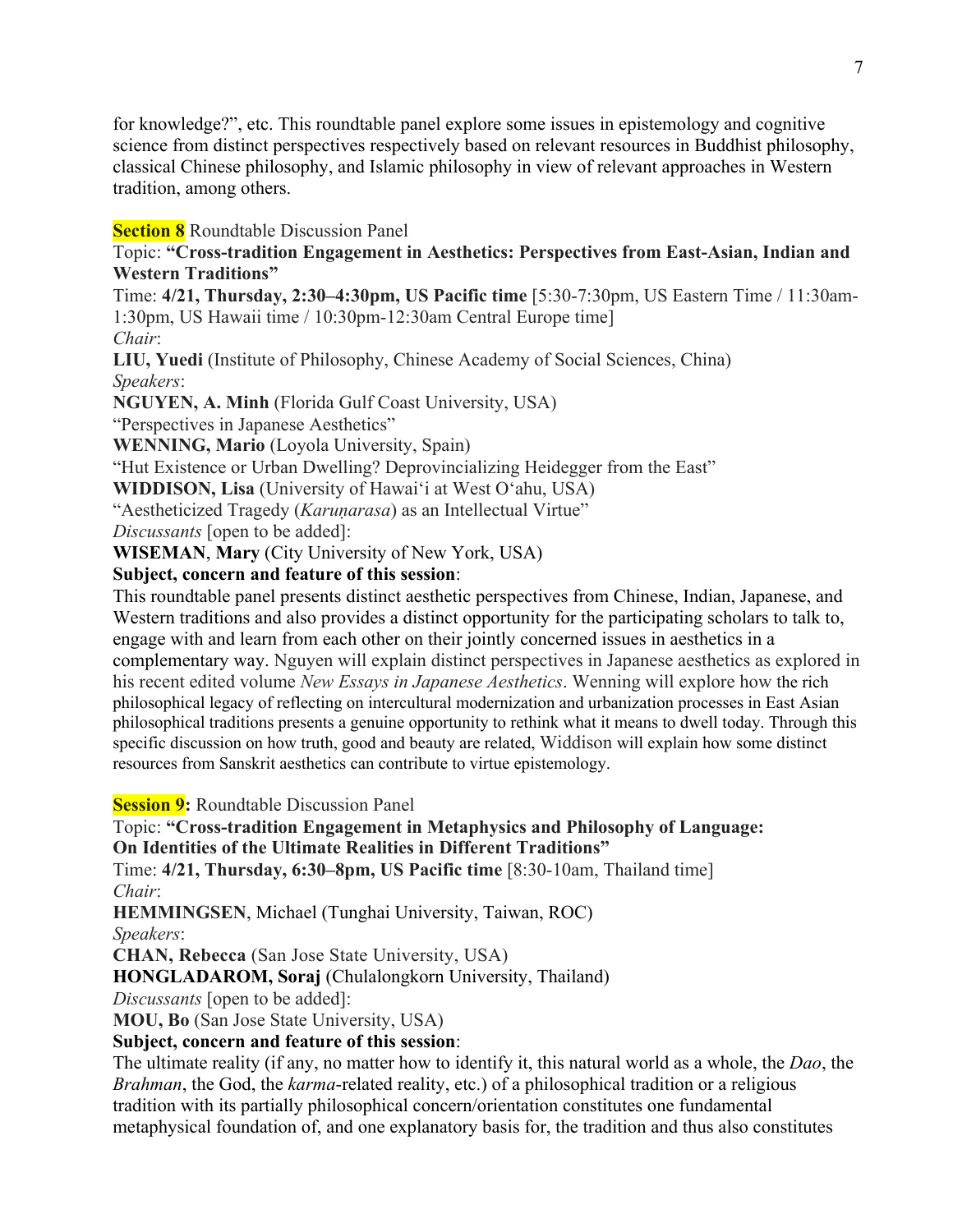one possible fundamental common basis (if somehow shared more or less with some other traditions) on which cross-tradition communication, understanding, and engagement between these traditions can be carried on so that they can somehow talk fundamentally about the "same" thing differently, rather than vertically about different things (or even actually "anything goes") at the fundamental level or horizontally "floating" around and passing by without genuine engagement. This roundtable panel is to explore the issue of identities of the ultimate realities, and their due relationship, in different traditions (philosophical traditions or religious traditions with their partially philosophical concern/orientations), as one significant part of the strategic exploration of the general philosophical issue of "how cross-tradition engagement is possible".

#### **22 April 2022, Friday**

**Section 10:** Roundtable Discussion Panel

Topic: **"Cross-tradition Engagement on Social Justice, Equality and Impartiality: Buddhist, Daoist, and Hinduist Approaches in Engaging with Contemporary Theories"** Time: **4/22, Friday, 8:00-10:00am, US Pacific time** [11:00am-1:00pm, US Eastern time / 9:00- 11am, Canada (Edmonton) time / 8:30-10:30pm, Indian time / 4:00-6:00pm, Europe time] *Chair*:

**LI, Jingjing** (Leiden University, Netherlands) *Speakers*:

**DAI, Yuanfang** (Michigan State University, USA)

"Beyond Confucianism: Feminist Scholarship on Daoism and Buddhism"

**DORSEY, Donna** (MacEwan University, Canada)

"Ethical Dimensions of Alterity, Impartiality and Partiality: Śāntideva's and the Contemporary Western Ethical Theories of Care"

**HAZRI, Kalyani (**Mahatma Gandhi Central University, India**)**

"Critiquing the conflicting feminine and feminist traits as represented by Draupadi in *the Mahabharata*"

*Discussants* [open to be added]

### **Subject, concern and feature of this session**:

This roundtable panel is to discuss how distinct perspectives from different traditions can contribute to our understanding and treatment of a range of issues concerning social justice, equality and impartiality which involve both moral philosophy and social-political philosophy. More specifically, in the panel participants' critical engaging discussion, Yuanfang Dai will present her recent research work on how Daoist and Buddhist approaches can engage with and contribute to the contemporary Feminist scholarship concerning social justice and equality, Donna Dorsey will present her recent research work on how Buddhist resources can engage with and contribute to the contemporary Western ethical theories of care and impartiality, and Kalyani Kazri will examine the idea of empowerment and feminine virtues as addressed in Vedantic philosophy while engaging with relevant resources in contemporary feminist discourse.

**Section 11:** Roundtable Discussion Panel

Topic: **"Cross-tradition Engagement in Philosophy of Language, Logic, and Metaphysics: Engaging with** *Catuṣkoṭi* **and Dialetheism"**

Time: **4/22, Friday, 12:30-2:30pm, US Pacific time** [3:30-5:30pm US Eastern/Canada (Ottawa) time / 9:30-11:30pm, Europe time]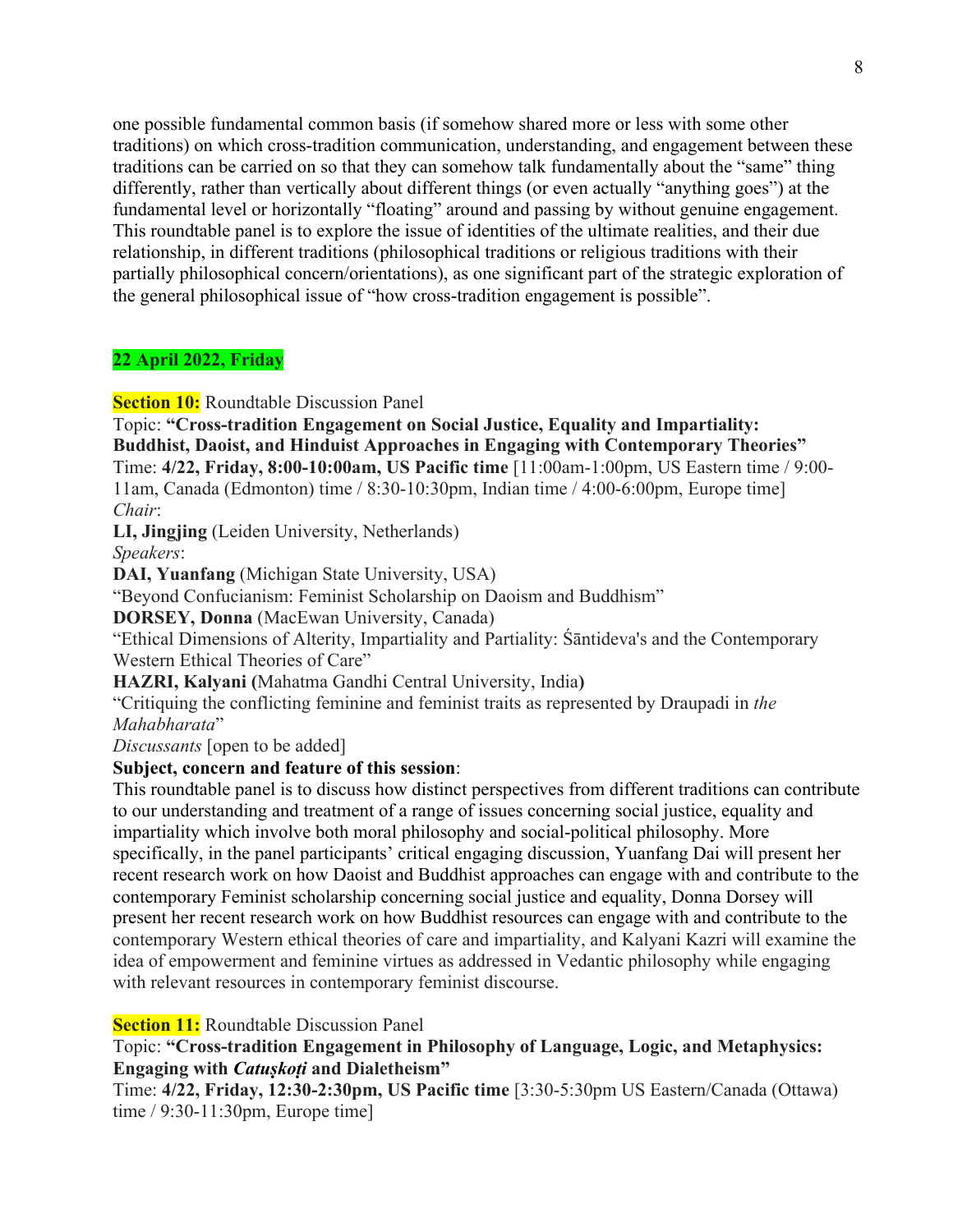*Chair*:

**JONES, Nicholaos** (University of Alabama in Huntsville, USA)

*Speakers*:

**KAPSNER, Andreas** (Munich Center for Mathematical Philosophy, Germany)

"Ineffability, Emptiness and Aesthetics of Logic"

**MOU, Bo** (San Jose State University, USA)

"Double Reference, Enhanced Relative Identity, and Refined Law of Non-Contradiction: From Gongsun Long's and Later Mohist Approaches to Modern Logic"

**PRIEST, Graham** (CUNY Graduate Center, USA / University of Melbourne, Australia) "Further Thoughts on *Catuṣkoṭi* and Dialetheism"

*Discussants* [open to be added]:

**DOELL, Steffen** (Hamburg university, Germany)

**YI, Byeong-uk** (University of Toronto, Canada)

**Subject, concern and feature of this session** (a bit more explanation for understanding with consideration of it involving some logic stuffs)

Graham Priest is one of the most pioneering philosophers in this century doing important philosophical work across major borders of different traditions, the historical and the contemporary, the formal and philosophical. In this roundtable panel, though agreeing to many of Priest's ideas, two participating speakers, Andreas Kapsner and Bo Mou, engage with some of his treatments respectively related to *Catuṣkoṭi* and dialetheism. [*Catuṣkoṭi*, at its simplest, is a view of Buddhist logic that claims can be true, false, both or neither, labeled 'four corners', which evolves to its fifth corner for ineffability and emptiness, labeled '5/4'; dialetheism, simply speaking, is a view that some contradictions really exist (or in its "semantic-ascent" terms, some contradictory statements are true), which Priest considers to be one major support for rejecting the law of non-contradictions, though this treatment seems stronger than that of paraconsistent logic according to which the hypothesis of a contradiction does not entail everything.] Kapsner explores what it would mean to read Priest's treatment of the fifth corner as not a purely logical analysis but a logical reconstruction that is relatively unconcerned with logical consequence but more of an allegorical, suggestive and aesthetic endeavor. Based on his recent work on double reference and an enhanced treatment of relative identity that is partially related to Gongsun Long's and Later Mohist approaches, Mou makes the distinction of referentially-identified contradictions and predicatively-identified contradictions and explains why the former is primary while the latter secondary and how an enhanced law of non-contradictions can work well with the former. Priest will further explain his thoughts on *Catuṣkoṭi* and dialetheism. So to speak, the addressed engaging disagreements lie in distinct perspectives in some connections, which might be complementary, while what is at issue is how to look at the relation between the addressed distinct perspectives at the guiding-principle level of each of these approaches. The goal of this panel is thus for the constructive engagement among the participating speakers, instead of mere critique for criticism.

**Section 12:** Roundtable Discussion Panel

Topic: **"Cross-tradition Engagement in Moral Philosophy:** 

**Situationism and Virtue-Ethics—Critiques and Perspectives from Confucian Ethics"** Time: **4/22, Friday 5:00-7:00pm, US Pacific time** [8:00am-10am, Beijing/Singapore time] *Chair*:

**ROBERTSON**, **Seth** (Harvard University, USA)

*Speakers*:

**HU, Jianping** (Nanyang Technological University, Singapore)

"The Absence of Longitudinal Studies in Situationism: What CanWe Learn from a Xunzian Four-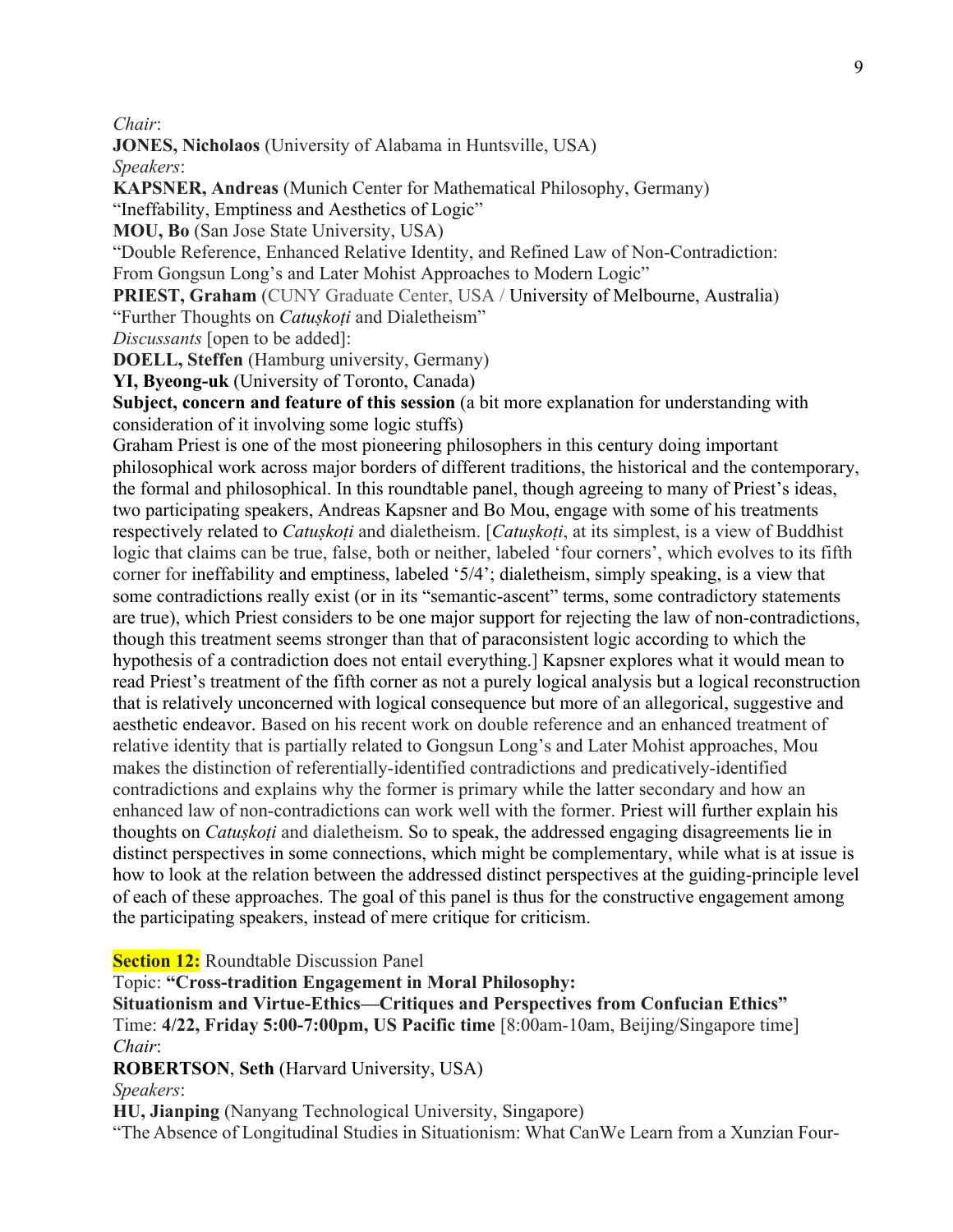### Stage Moral Development Model?"

**JACKSON, Jordan** (University of California-Riverside, USA)

"Mastering Your Domain: Confucius, Aristotle, and the Problem of Character-Situationism"

**LEUNG, Yat-hung** (East China Normal University, China)

"Zhu Xi and the Debate between Virtue Ethicists and Situationists: Virtue Cultivation as a Possible, Practical, and Necessary Enterprise"

## **Subject, concern and feature of this session**:

Situationism, as one of the most influential and recent critiques of Aristotelian virtue ethics, argues that people generally do not have consistent and stable character traits, and individual actions are more often determined by external situational factors (see John Doris and Gilbert Harman). This debate has caught the attention of scholars across various disciplines and cultures: virtue ethics, personality psychology, education, Confucianism, etc. The goal of this roundtable discussion panel is to respond to the situationist critiques of virtue ethics from the perspectives of early Confucian and Neo-Confucian ethics.

## **23 April 2022, Saturday**

**Session 13** Roundtable Discussion Panel

Topic: **"Cross-tradition Engagement in Political Philosophy:** 

**Eastern and Western Perspectives"**

Time: **4/23, Saturday, 5:00pm-7:00pm, US Pacific time** [4/24, 8:00-10:00am, Singapore/Beijing time]

*Chair*:

**LUO, Shirong** (Simmons University, USA)

*Speaker*:

**JIN, Yutang** (Princeton University, USA)

"Confucian Leadership Democracy: A Roadmap"

**PARK, John J.** (California State University at Sacramento, USA)

"The Best Hybrid Meritocracy-Democracy for Liberal Democracies"

*Discussants* [open to be added]:

**TAN, Sor-soon** (Singapore Management University, Singapore)

## **Subject, concern and feature of this session**:

In political philosophy, there is the debate on the relationship between meritocracy and democracy (more specifically, between Confucian-style meritocracy and Western liberal democracy) and what is a best approach that would best fit for current liberal democracies. The two speakers respectively present their views on the issue, which have substantial theoretic and practical significance to the contemporary society.

**Session 14:** Roundtable Discussion Panel

Topic: **"How to Look at Contraries Within and Beyond Social-Political Areas:**

**Harmony-Seeking Approach and Overall-Complementarity-Seeking Approach"**

Time: **4/23, Saturday, 7:30–9:00pm, US Pacific time** [4/24, 10:30am-12:00pm, Singapore time] *Chair*:

**JOHNSON, Monte Ransome** (University of California at San Diego, USA) *Speakers*:

**LI, Chenyang** (Nanyang Technological University, Singapore)

"A Confucian Harmony-Seeking Account"